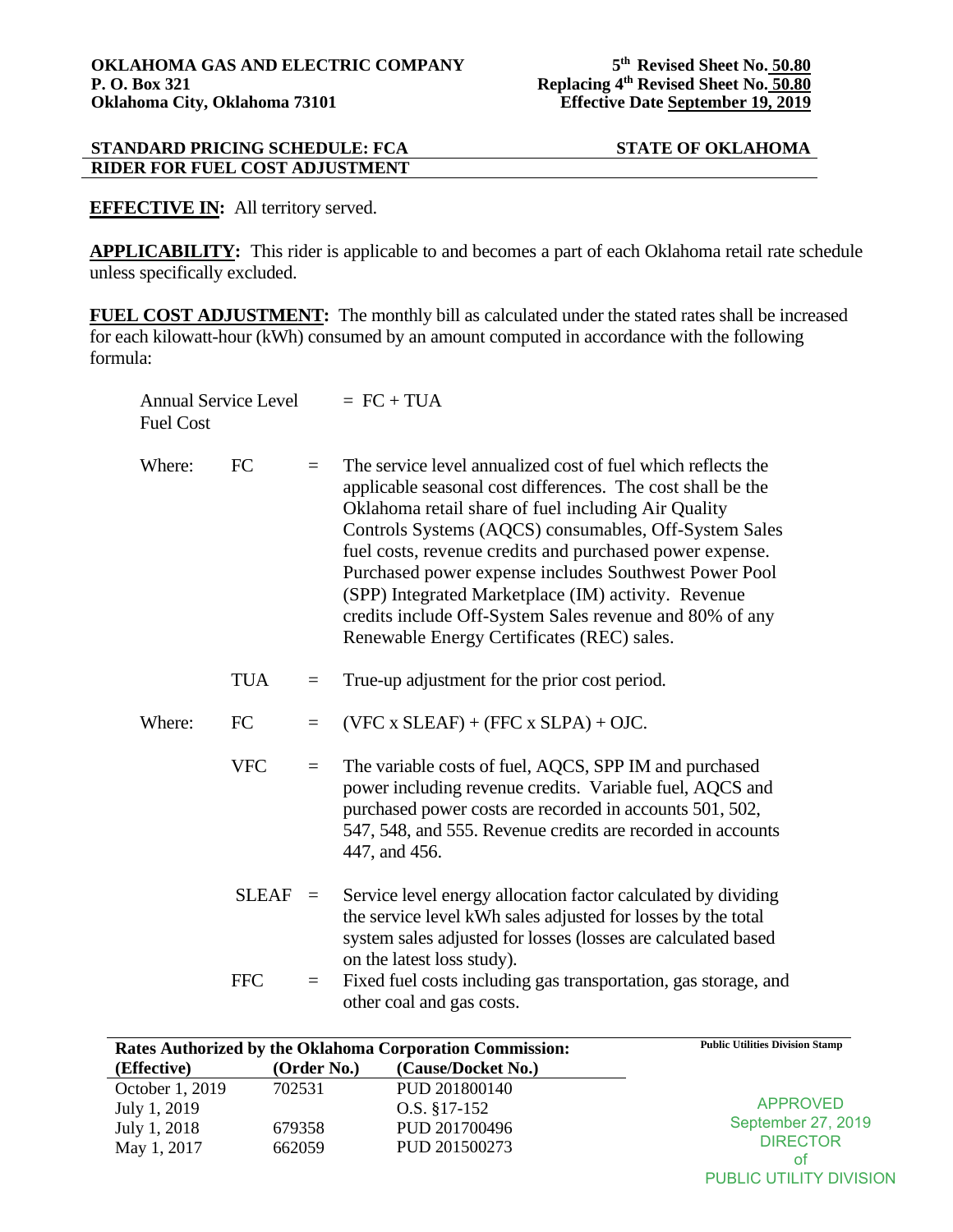- SLPA = Service level production allocator from last approved cost of service study.
- OJC = Oklahoma jurisdiction costs that are to be collected from only the Oklahoma customers. These costs also consist of free service, price response credits and certain wind purchased power costs. These costs are credited for appropriate SPP IM sales. These variable or fixed costs will be allocated to service levels using the SLEAF or the SLPA allocators (rebased to one hundred percent).

This annual service level cost per kWh may be adjusted when the cumulative over-or-under collected balance for the rider applicable period is greater than \$50,000,000. This interim adjustment amount may include the monthly over-or-under collected amounts (differences between the fuel collected in tariffs and the actual fuel expense incurred) that have occurred in the rider applicable period. The interim adjustment will be based on the remaining months of the rider applicable period in which the interim FCA is to be applied. The Commission Staff and the parties of record in Cause No. PUD 201700496 shall be notified prior to any change and the Company shall provide the Commission Staff and the parties of record in Cause No. PUD 201700496 the information supporting such adjustments.

# Then:

TUA = True-up adjustment is the sum of each service level monthly over-or-under collected amounts (MOU) for the prior cost period.

Where:

| $MOU = [MFC - (MFR - PTU)] + UA + CC$ |            |                                                                                                                                                                   |  |
|---------------------------------------|------------|-------------------------------------------------------------------------------------------------------------------------------------------------------------------|--|
| <b>MFC</b>                            | $=$        | The monthly service level fuel cost (FC) as calculated above.                                                                                                     |  |
| <b>MFR</b><br><b>PTU</b>              | $=$<br>$=$ | Monthly service level fuel revenue collected under the FCA.<br>The prior period true-up adjustment which is one twelfth of the<br>TUA from the prior cost period. |  |
| UA                                    | $=$        | Service level specific fuel and energy portion of Uncollectible<br>Accounts.                                                                                      |  |
| CC                                    | $=$        | $(BB + EB)/2 * CCR * (Days in cost month/365)$                                                                                                                    |  |
|                                       |            |                                                                                                                                                                   |  |

Where:

| Rates Authorized by the Oklahoma Corporation Commission: |             | <b>Public Utilities Division Stamp</b> |                    |
|----------------------------------------------------------|-------------|----------------------------------------|--------------------|
| (Effective)                                              | (Order No.) | (Cause/Docket No.)                     |                    |
| October 1, 2019                                          | 702531      | PUD 201800140                          |                    |
| July 1, 2019                                             |             | O.S. §17-152                           | <b>APPROVED</b>    |
| July 1, 2018                                             | 679358      | PUD 201700496                          | September 27, 2019 |
| May 1, 2017                                              | 662059      | PUD 201500273                          | <b>DIRECTOR</b>    |
|                                                          |             |                                        | οt                 |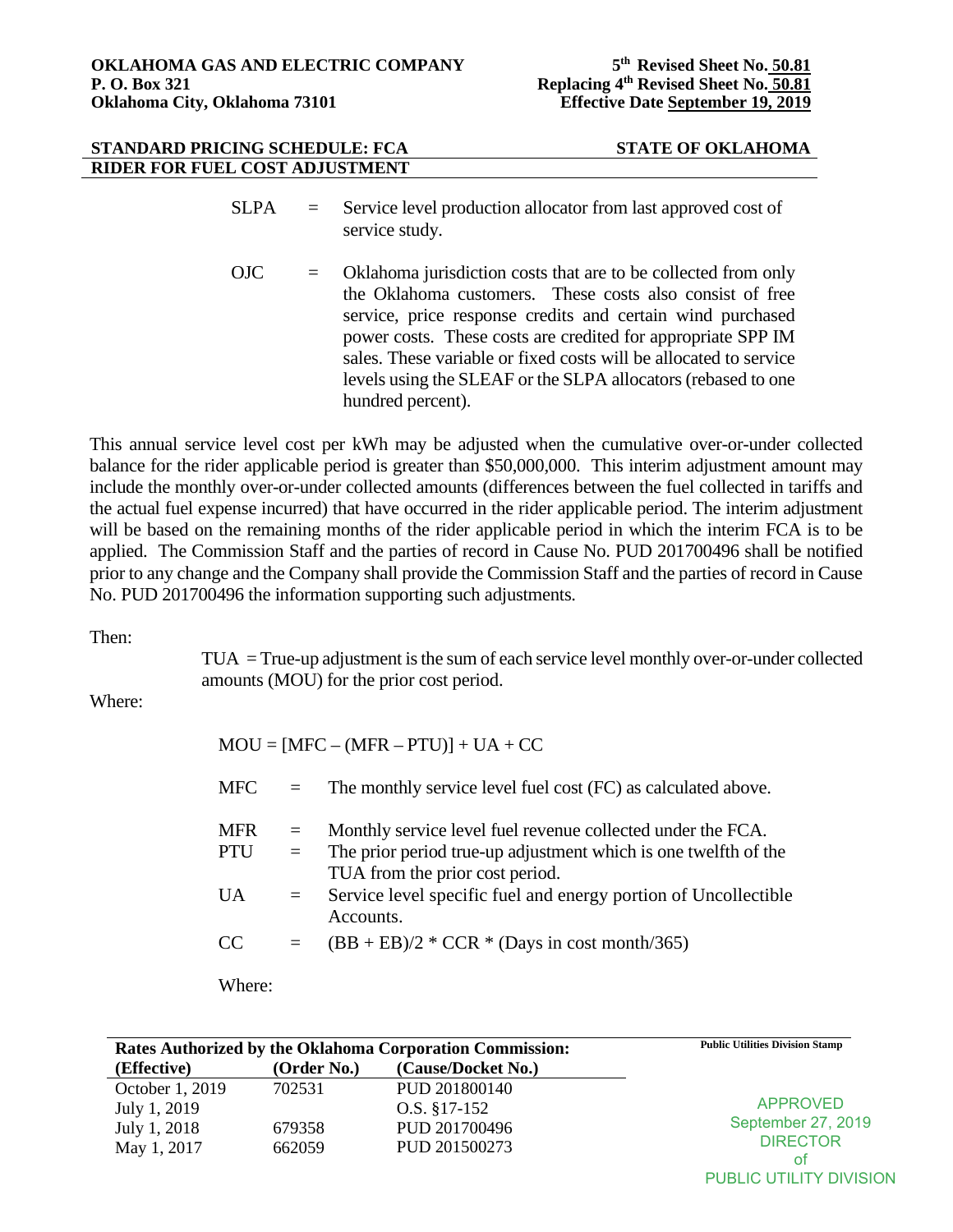- CCR = The Carrying Charge Rate which is the current Oklahoma Corporation Commission approved interest rate for customer deposits held one year or less.
	- BB  $=$  Beginning monthly over/under recovery Balance for the current month energy cost period excluding carrying charges.
	- EB = Ending monthly over/under recovery Balance for the current month energy cost period excluding carrying charges.

The prior cost period is the twelve months ended December of the year immediately preceding the filing year.

 $FCA_w =$  Winter per kWh fuel cost rate for all tariffs. (November through May)

$$
FCA_w = \frac{FC_w}{S_w}
$$

- Where:  $FC_w$  = The winter season portion of the Annual Service Level Fuel Cost .
	- $S_w$  = The service level winter season Oklahoma retail kWh sales subject to the Fuel Cost Adjustment.

 $FCA<sub>s</sub> = Summer per kWh fuel cost rate for standard tariffs. (June through October)$ 

$$
FCA_s = \frac{FC_s}{S_s}
$$

- Where:  $FC_s$  = The summer season portion of the Annual Service Level Fuel Cost.
	- $S_s$  = The service level summer season Oklahoma retail kWh sales subject to the Fuel Cost Adjustment for all rates.

|                 |             | Rates Authorized by the Oklahoma Corporation Commission: | <b>Public Utilities Division Stamp</b> |
|-----------------|-------------|----------------------------------------------------------|----------------------------------------|
| (Effective)     | (Order No.) | (Cause/Docket No.)                                       |                                        |
| October 1, 2019 | 702531      | PUD 201800140                                            |                                        |
| July 1, 2018    | 679358      | PUD 201700496                                            | <b>APPROVED</b>                        |
| May 1, 2017     | 662059      | PUD 201500273                                            | September 27, 2019                     |
| August 2, 2012  | 599558      | PUD 201100087                                            | <b>DIRECTOR</b>                        |
|                 |             |                                                          | οt                                     |

PUBLIC UTILITY DIVISION